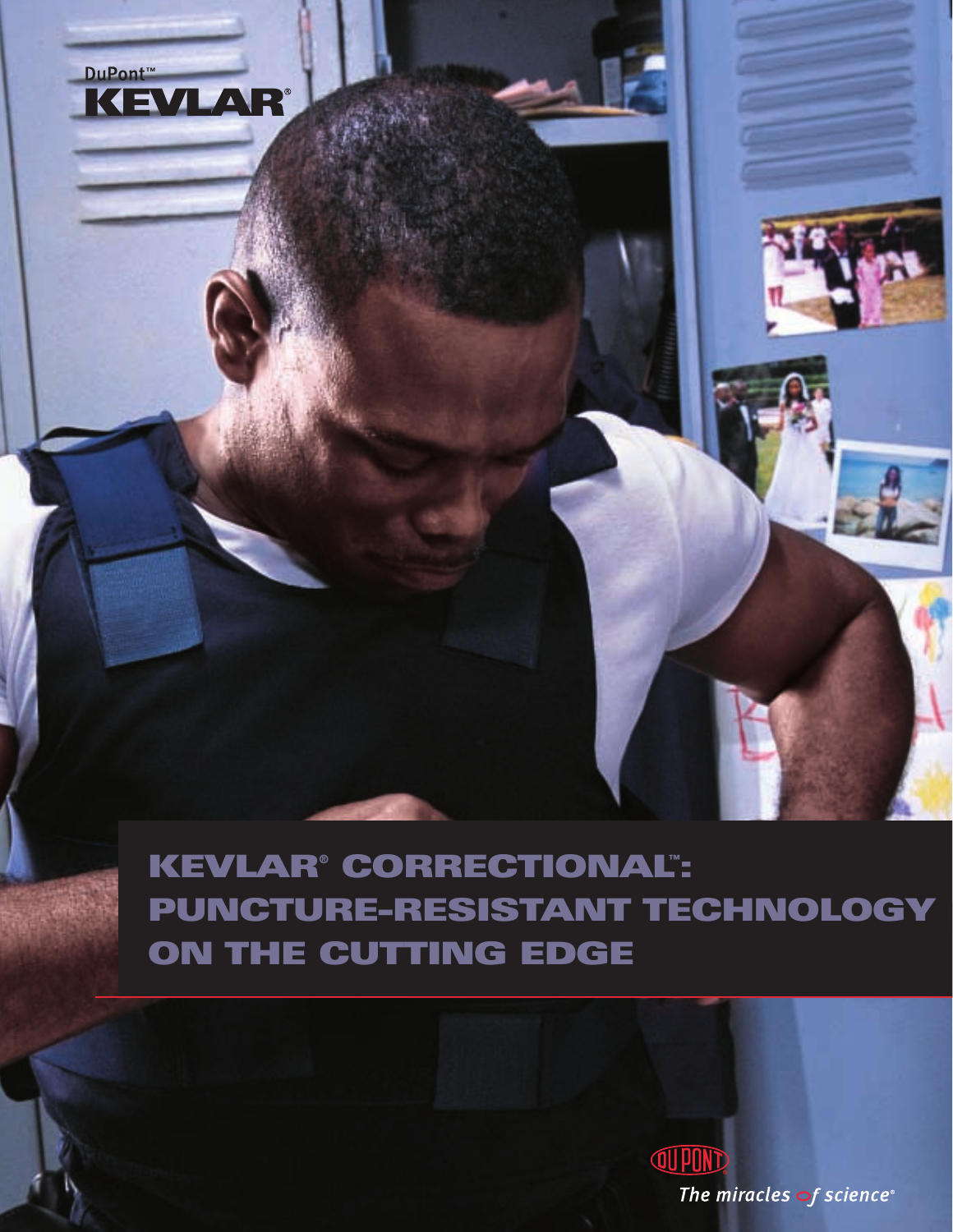# **CORRECTIONS&KEV**

#### **Protection that's as tough as your job**

According to a recent Bureau of Justice statistics study, corrections officers have the second most dangerous job in the United States. That should be no surprise, considering that the correctional population has been steadily rising over the last 10 years and that more than one-half of today's prison population is composed of violent offenders. Because corrections officers work in one of the most dangerous environments imaginable, and the threats they face are unique to that environment. DuPont believes their protection should be, too.

#### **Designed specifically for corrections officers**

Personal body armor designed for law enforcement officers and military personnel protects against ballistic threats and will not stop handmade weapons like shanks and shivs typically found in prisons. New DuPont™ KEVLAR® CORRECTIONAL™ technology helps provide the outstanding puncture- and slash-resistant protection corrections officers need. This innovative technology also helps manufacturers design personal body armor that is soft and comfortable enough to wear all day long. And, vests made with KEVLAR® CORRECTIONAL™ are concealable, breathable, flexible and contour with the body, so they move with – not against– the wearer. As a result, corrections officers enjoy increased freedom of movement and mobility on the job, which can enhance their confidence and survivability when confronted by a violent inmate.

#### **State-of-the-art technology**

DuPont's ongoing commitment to provide technology solutions that first anticipate – then meet – the needs of its customers led to the development of KEVLAR® CORRECTIONAL™ a new KEVLAR® fiber that is four times thinner than typical ballistic fibers (for an ultradense weave) and five times stronger than steel on an equal weight basis. Personal body armor made with this innovative technology uses this unique, superfine fiber. It is woven so tightly together, that when struck by sharp, handmade instruments, such as spikes, awls or shanks, the fiber absorbs and dissipates the energy of the puncture or penetration.

#### **Technical Performance of KEVLAR® CORRECTIONAL™**





**It's the most comfortable, lightweight solution for corrections officer safety protection**

## **QUITE A COMBINAT**

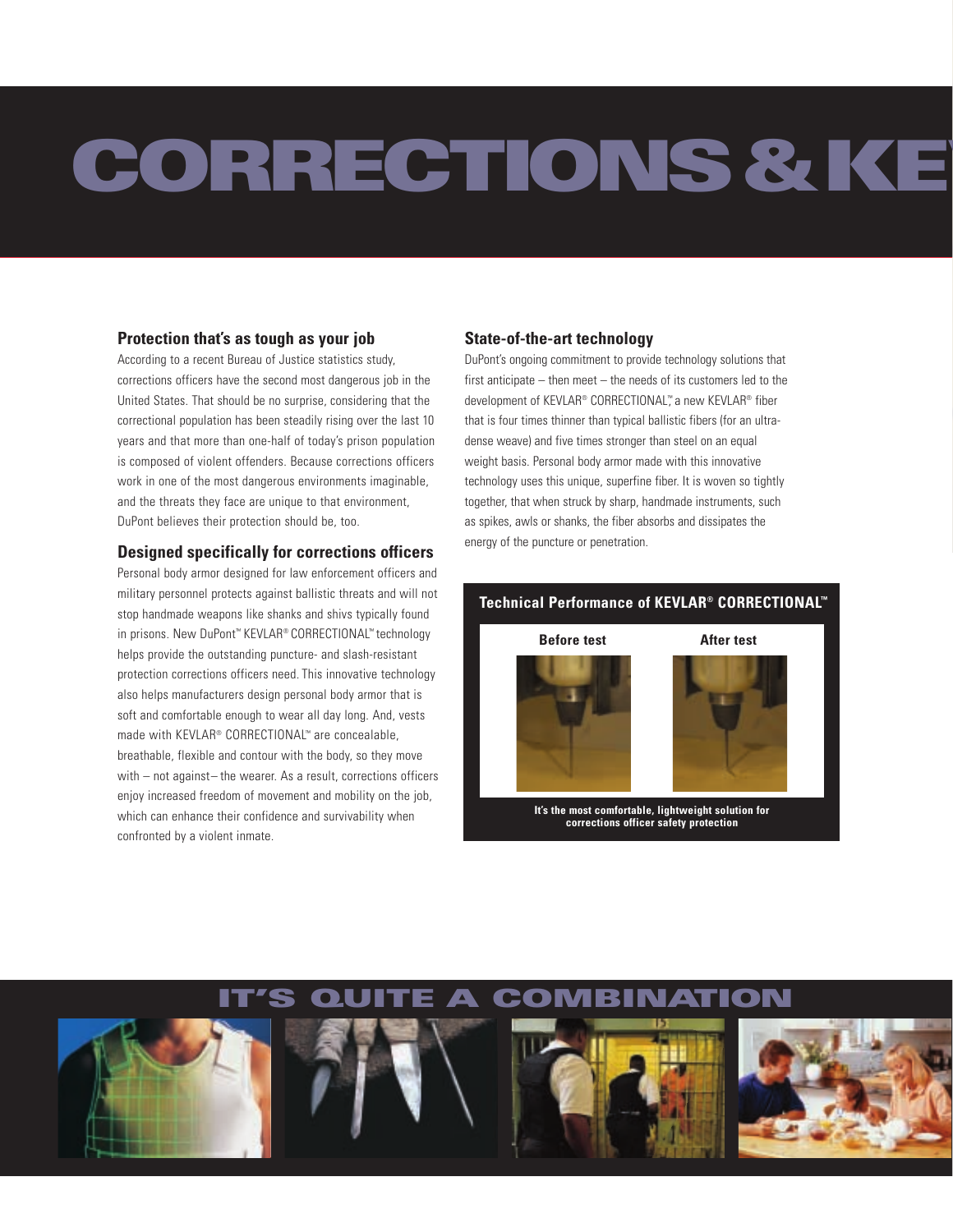

#### **Protective, wearable, versatile and a good investment**

Personal body armor made with KEVLAR® CORRECTIONAL™ technology provides:

- Protection it is specifically designed to help protect corrections officers against spikes, shanks, shivs and other handmade weapons typically found in corrections facilities. It also meets all NIJ threat levels.
- Wearability KEVLAR® CORRECTIONAL™ technology is comfortable, daily wearable protection. It is designed to be thin, light, breathable, concealable and flexible so the vest works with corrections officers, not against them.
- Versatility Vests of KEVLAR® CORRECTIONAL™ can be designed for "multi-threat" protection (stab, ballistic and blunt trauma).
- Good investment the physical, emotional and psychological costs related to corrections officers' injuries take a far greater toll on corrections officers, their facilities and their families than the price of protection. Because of the exceptional and unique protection it provides, KEVLAR® CORRECTIONAL™ is a sound investment in the short term and in the long run.

#### **Passes NIJ Stab Standard 0115.00**

In September 2002, the National Institute of Justice (NIJ) developed a new standard for testing the stab resistance of personal body armor. One of the protection classes under NIJ Stab Standard 0115.00 is referred to as the "spike" class and covers threats that may be encountered in corrections facilities. Within the spike class, three levels of protection are classified. The lowest protection level, Level 1, corresponds to protection against about 85% of the male population. Level 2 corresponds to protection against about  $90\%$  of the population. Level  $3$ the highest protection level – corresponds to protection against 96% of the population. Vests of KEVLAR® CORRECTIONAL™ are the first all-fabric, flexible and lightweight systems to pass NIJ Stab Standard 0115.00 at all protection levels.